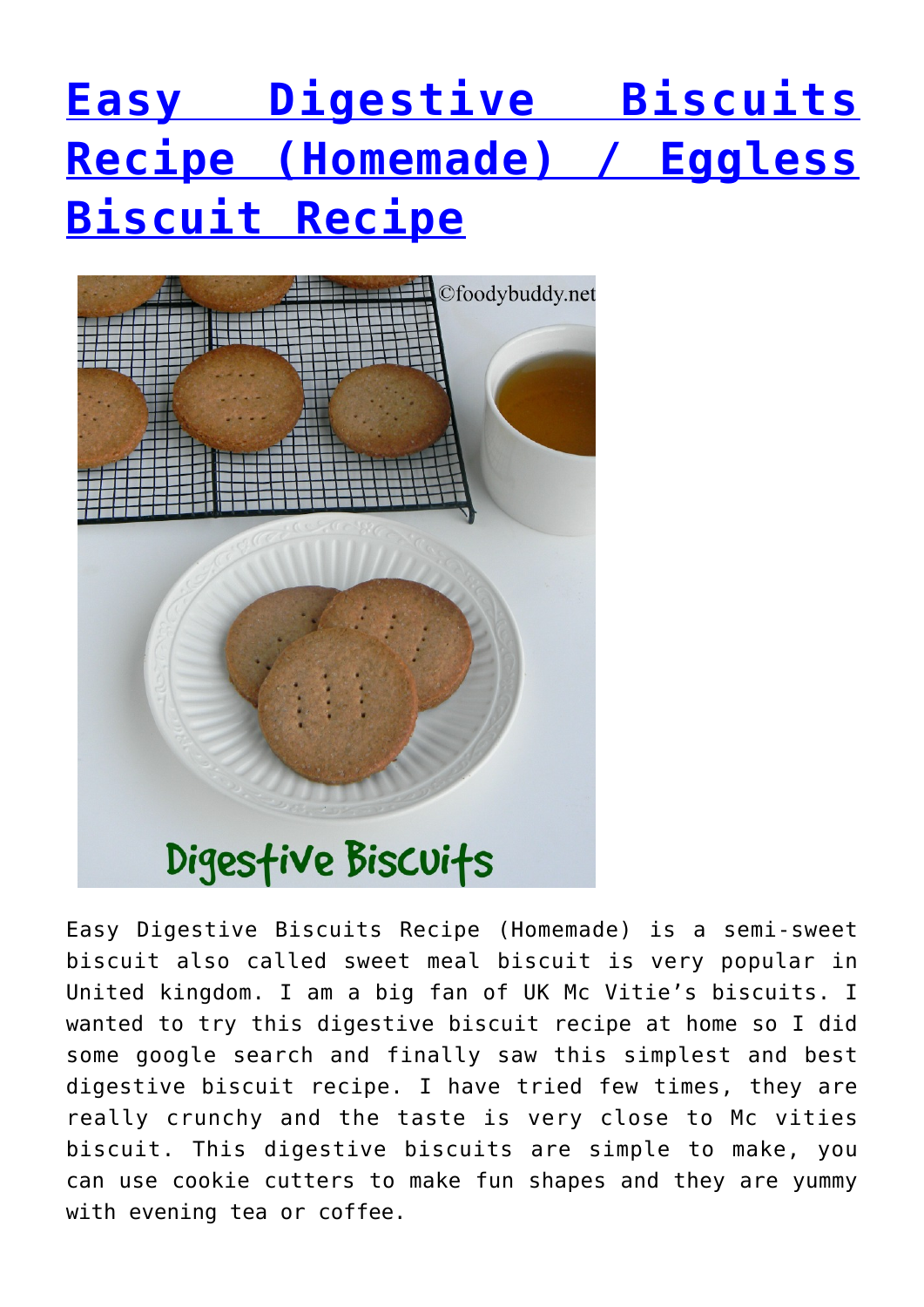Check my cookies recipes in my blog. Click the below link for recipe.

- 1.[Easy Peanut Butter Cookies Recipe](http://foodybuddy.net/2016/01/27/easy-peanut-butter-cookies-recipe-eggless-cookies.html)
- 2. [Eggless Rose Cornflakes Cookies / No Butter Cookies Recipe](http://foodybuddy.net/2015/02/11/eggless-rose-cornflakes-cookies-butter-cookies-recipe.html)
- 3.[Nankhatai /Eggless Indian Cookies](http://foodybuddy.net/2013/08/08/nankhatai-eggless-indian-cookies-cookies-recipe.html)
- 4. [COCONUT OATMEAL COOKIES](http://foodybuddy.net/2013/02/14/coconut-oatmeal-cookies-with-coconut-oil-baking-recipes.html)

## **Easy Digestive Biscuits Recipe (Homemade)**

5.0 from 1 reviews Easy Digestive Biscuits Recipe (Homemade)



Digestive Biscuits

Save [Print](https://foodybuddy.net/easyrecipe-print/3785-0/) Prep time 1 hour Cook time 20 mins Total time 1 hour 20 mins

Easy Digestive Biscuits Recipe (Homemade) is a crunchy, tasty english style biscuit. It tasted like Mcvitie's disgestive biscuit and is very easy to make at home. Author: Gayathri Ramanan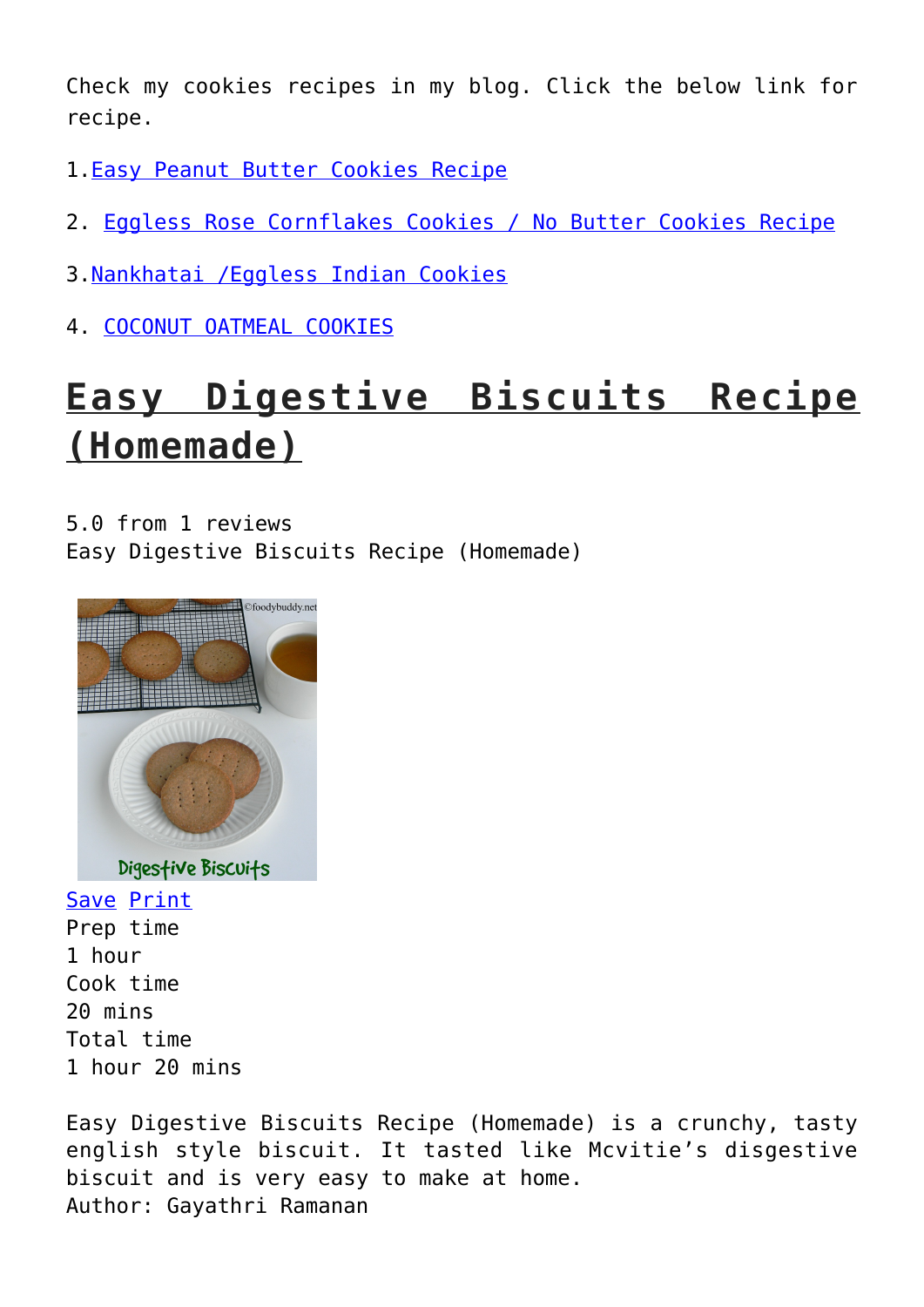Recipe type: snacks Cuisine: Indian Serves: 15 **Ingredients** 

- $\frac{1}{4}$  Cup of All purpose flour (maida)
- $\frac{3}{4}$  cup of whole wheat flour
- $\frac{1}{2}$  tsp of baking powder
- 4 tbsp of unsalted butter
- $\frac{1}{4}$  cup + 2 tbsp of white sugar or confectioner sugar
- 2 tbsp of milk, cold
- pinch of salt

Instructions

- 1. In a mixing bowl, add all purpose flour, wheat flour, salt and baking powder. Mix well with a whisk.
- 2. Add the butter to the bowl and rub the butter with your fingertips.
- 3. Add the sugar and milk, mix and form a stiff dough.
- 4. Knead this dough on a clean counter top until smooth.
- 5. Place the dough in same bowl, cover and refrigerate it for an hour.
- 6. The resting time will make the biscuits more tender and crisp.
- 7. Preheat your oven to 350 F.
- 8. Roll out the dough to  $\frac{1}{8}$  inch thickness and cut it into round shape.
- 9. Place the biscuit on a butter greased plate, prick evenly with a fork and bake it for 15 to 20 mins or until it tuns pale gold.
- 10. Cool it for sometime and enjoy with tea.

## Notes

The resting time in fridge will make the biscuits more tender and crisp.

You can also roll the dough to a cylindrical shape and chill it and cut it in circular shape.

Dip this biscuit in melted chocolate for chocolate coated biscuit.